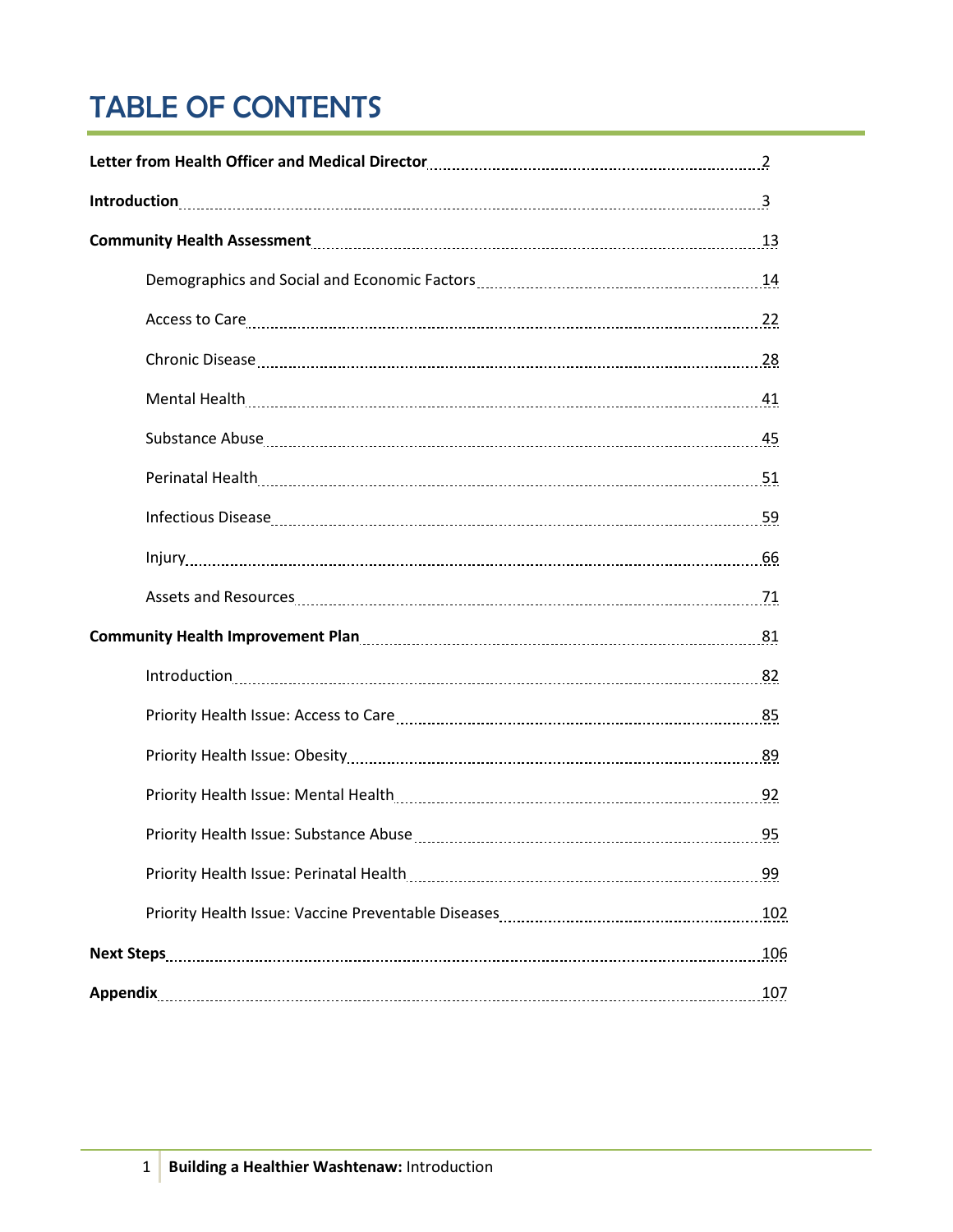

September 9, 2013

To the Citizens of Washtenaw County:

On behalf of the Washtenaw County Public Health Department staff, it is our pleasure to release the Washtenaw County Public Health's **Community Health Assessment and Community Health Improvement Plan – Building a Healthier Washtenaw.**

The Community Health Assessment and Community Health Improvement Plan are roadmaps that help define the health of the community, identify strategic priorities for community health improvement, and highlight assets and resources that are in place to help make those improvements.

The public health department, in collaboration with many partners including community-based organizations, academia, business, labor, health services providers, and others, strives to improve the health of the community by identifying and investigating community health problems and hazards; educating and empowering people about health concerns; developing policies and regulations to protect health and ensure safety; linking people to health services; finding innovative solutions to health problems; and evaluating the effectiveness and accessibility of health services.

The task of maintaining and improving the health of a community is neither easy nor one that can be done alone. Rather, a healthy community is the result of collaboration among all its residents. Please join us in **Building a Healthier Washtenaw**!

Sincerely,

Health Officer **Medical Director** Medical Director

Alier Penson MD, MPH

Richard Fleece, RS Alice Penrose, MD, MPH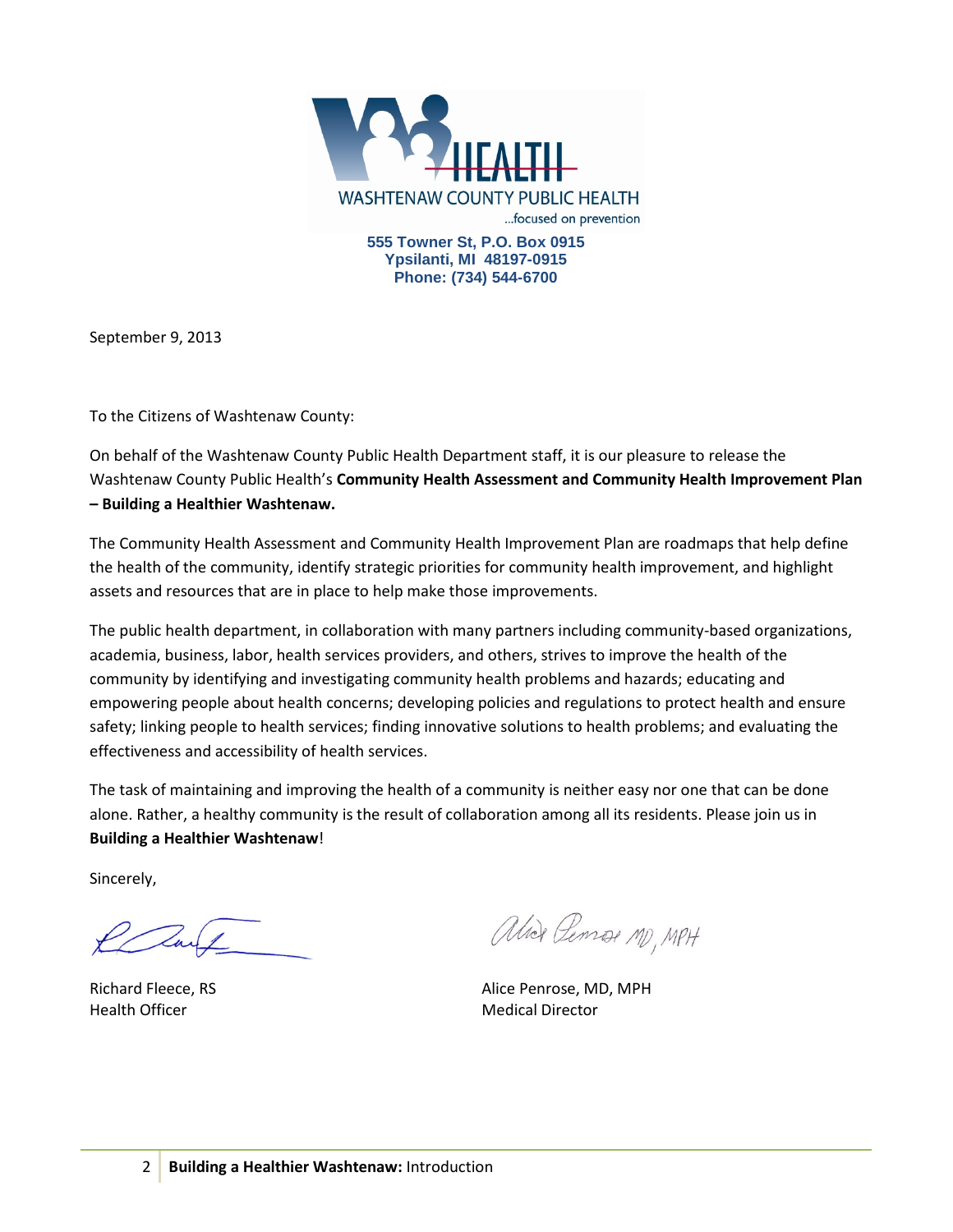# INTRODUCTION

# **What is a Community Health Assessment?**

A community health assessment is a process that uses quantitative and qualitative methods to systematically collect and analyze health data within a specific community. Health data include information on risk factors, quality of life, social determinants of health, determinants of inequity, mortality, morbidity, community assets, forces of change, and information on how well the public health system provides essential services. (National Association of City and County Health Officials)

# **What is a Community Health Improvement Plan?**

A community health improvement plan is a long-term, systematic effort to address public health problems on the basis of the results of the community health assessment. Government agencies, including health, education, and human services, use the plan to set priorities and coordinate and target resources in collaboration with other community partners. (National Association of City and County Health Officials)

## **What is "HIP," or the Health Improvement Plan of Washtenaw County?**

Washtenaw County Public Health's community assessment program – the Health Improvement Plan of Washtenaw County (HIP) – has provided the organizational leadership for completing Washtenaw County's own Community Health Assessment and Improvement Plan. Above all, HIP is a *coalition* with committed partners from across the county. The HIP program structure and assessment process are described below.

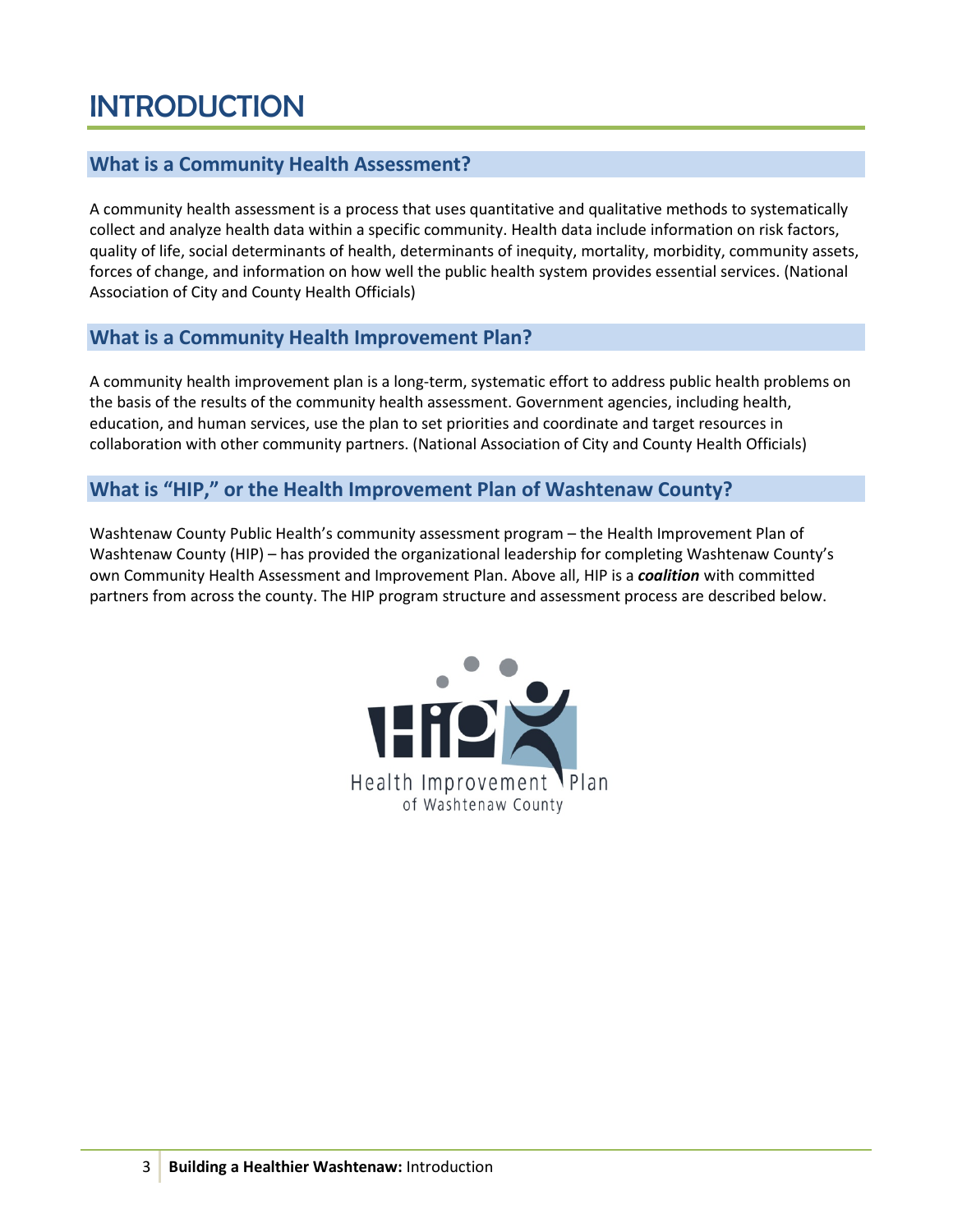# **A Model of How Health Happens**

The following model has been developed by the County Health Rankings through the University of Wisconsin Public Health Institute. This model describes the influences on health outcomes. It shows the importance of health factors such as health behaviors, clinical care, social and economic factors, and the physical environment. In addition, community policies and programs influence health factors and outcomes.

This Community Health Assessment was structured with this outline in mind. Each section of the Assessment begins with an overview of related Health Outcomes. Then Health Factors are discussed. Related policies and programs are listed in the Assets and Resources section of the Assessment and were considered when drafting the Community Health Improvement Plan.



County Health Rankings model ©2012 UWPHI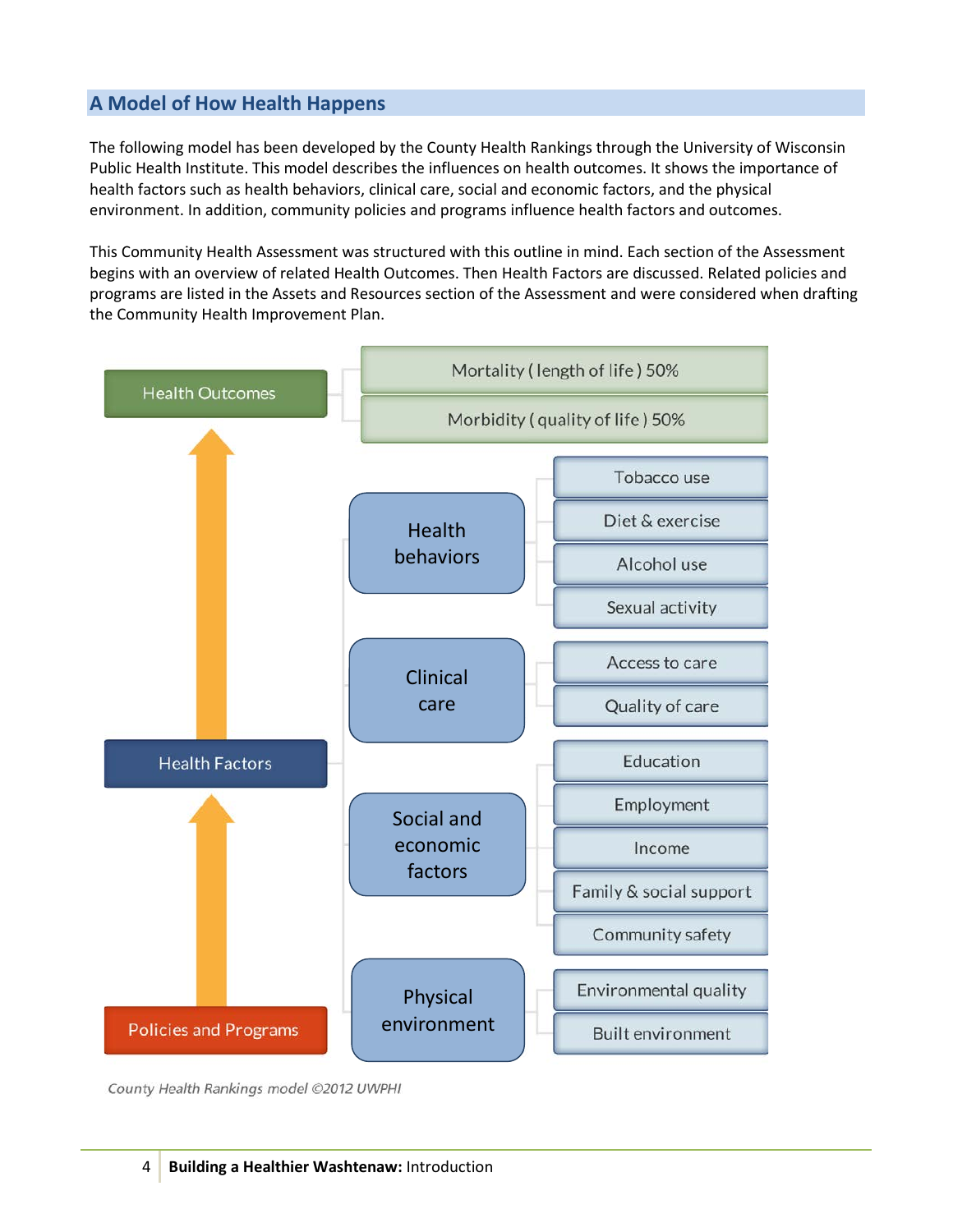# **The Health Improvement Plan of Washtenaw County**

**The Health Improvement Plan of Washtenaw County (HIP)** framework was established in 1995 by Washtenaw County Public Health in partnership with University of Michigan Health System, Chelsea Community Hospital, and St. Joseph Mercy Health System. The HIP partnership was based on a community health assessment process called Assessment Protocol for Excellence in Public Health (APEX/PH) and the US Department of Health and Human Services Healthy People 2000 goals for the nation.

The 3-pillar framework developed – *"Partnerships, Data, and Evidence-Based Strategies"* – helps ensure that population health data are collected and analyzed, needs prioritized, and issues addressed in a cost-effective and collaborative manner.

HIP has the following **strategic goals**:

# **Partnerships**

**Grow partnerships across sectors and disciplines.**

## **Data**

- **Collect, analyze, and disseminate data on health factors, outcomes, and disparities in Washtenaw County.**
- **Establish long term health objectives and monitor progress.**

## **Evidence-Based Strategies**

- **Increase understanding of evidence-based strategies.**
- **Increase understanding of policy and environmental approaches.**
- **Further address social determinants of health, social justice, and health equity.**
- **Develop, implement, and monitor shared countywide health improvement plan.**

The HIP program has the responsibility to assess the health of the population in Washtenaw County. HIP does this by guiding partners through a collaborative community health assessment process. Representatives from a wide variety of sectors in the community participate in regular meetings to identify key health issues and resources, and then agree on how to tackle prioritized needs.

The following section describes the HIP program and how this structure has resulted in: "Building a Healthy Washtenaw: Community Health Assessment and Community Health Improvement Plan (2013)."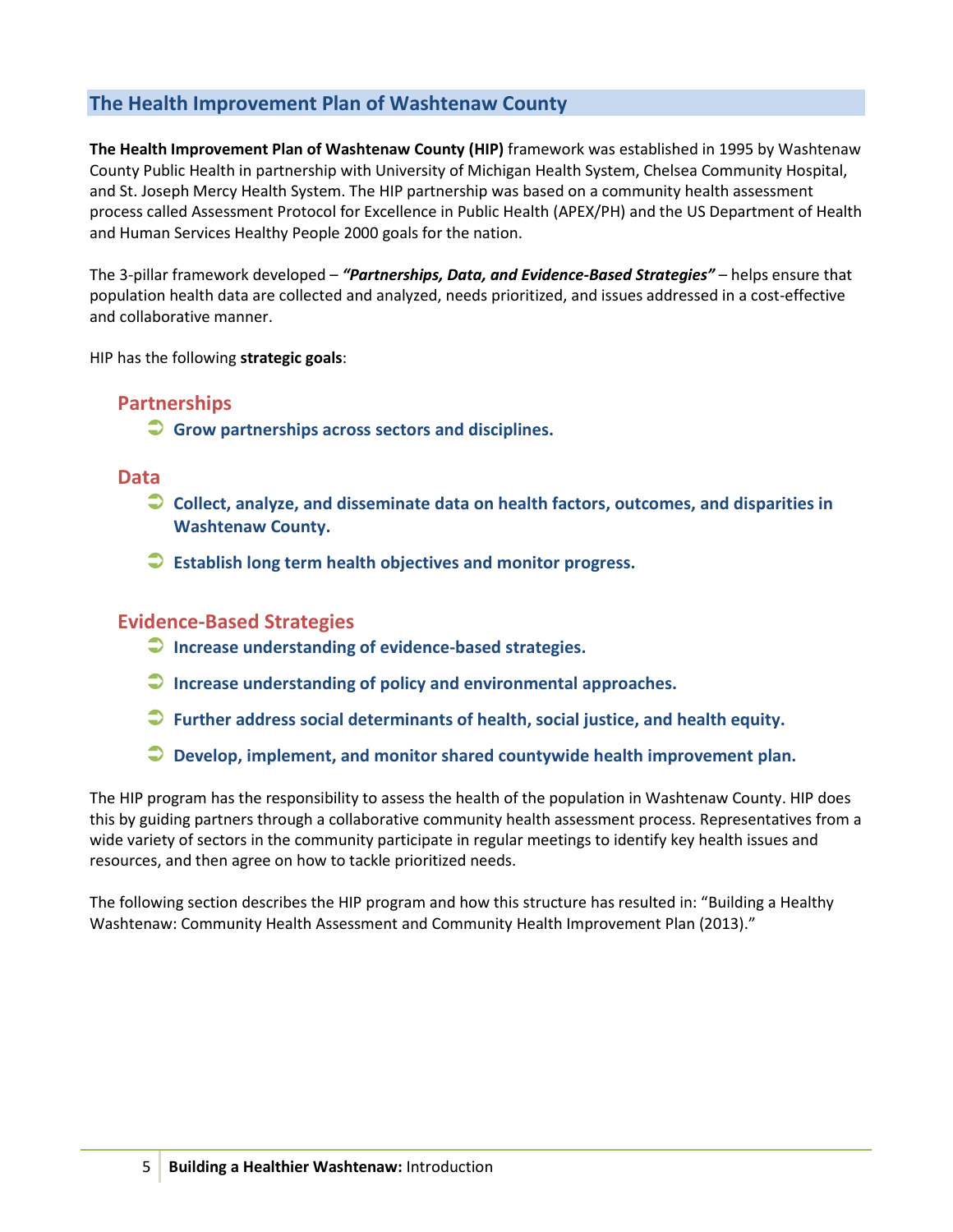#### **Partnerships**

## **HIP Goal:**

#### **Grow partnerships across sectors and disciplines.**

HIP's partnership now includes many different community sectors, over 25 organizations, and 350 individuals all working together to help build communities that make the healthy choice the easy choice. Any interested individual or organization can join the process.

HIP is supported by the following partner agencies who contribute funding and leadership to HIP:



In addition, numerous agencies, community volunteers, and funding organizations contribute to HIP by participating in key partnerships, including our Community Health Committee and Implementation and Coordinating Teams.

#### *Community Health Committee*

The Community Health Committee is HIP's community coalition. Meetings are open to the public and held five times per year. The Committee has an elected Chair and Co-Chair who volunteer their time and are from partner organizations. Attendance averages 40-60 individuals per meeting. Attendees include community members and representatives from a broad range of sectors including:

- Community Based Organizations
- Faith Based Communities
- Government Agencies
- Health Systems
- Hospitals
- Media Outlets
- Universities
- School Districts
- Downtown Development Authorities
- Area Transportation Authorities
- **Foundations**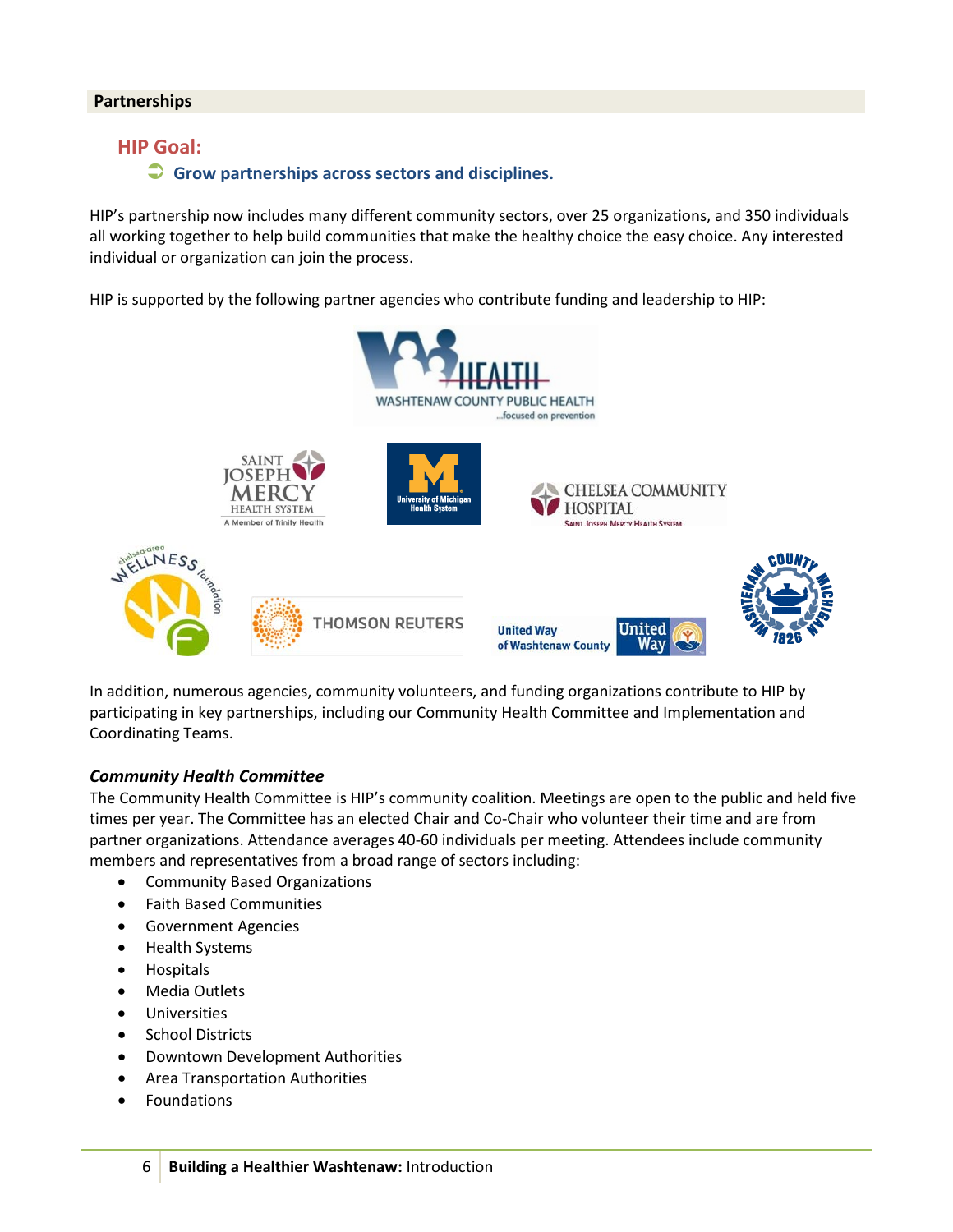Community Health Committee Meetings cover a variety of topics. Since 2010, agenda titles have included:

- Literacy Powers Health
- Health Equity: Community Conversations
- Health Disparities in Washtenaw County: Opening the Window of Opportunity of Health for All
- More than Care: Health Care Reform is Community Transformation
- Washtenaw Health Initiative's Oral Health Strategies
- Health and Academics: Linked for Success
- Childhood Obesity Healthy Kids, Healthy Michigan, and Breastfeeding
- HIP 2010: More than a Survey It's the Story of What We Know Matters Here
- HIP 2020: Objectives Progress Michigan's Political Landscape: Health at the Cross Roads
- A Community Lens on the Substance Abuse Scene
- Prescription Drug Abuse
- Transportation: At the Intersection of Health

## *Coordinating Team*

The Coordinating Team functions as the HIP steering committee and is responsible for tracking overall progress, setting agendas for the Community Health Committee meetings and activities, and assuring that the Implementation Team's workplan remains consistent with HIP's broader goals. Members include leaders from Chelsea Community Hospital, St. Joseph Mercy Health System, University of Michigan Health System, Washtenaw County Public Health, Washtenaw Intermediate School District, and the community.

### *Implementation Team*

The Implementation Team is responsible for ensuring the HIP's work is carried out. This includes maintaining quality assurance, monitoring health outcomes, interpreting data, and sharing information. Members include representatives from Chelsea Community Hospital, St. Joseph Mercy Health System, University of Michigan Health System, Ann Arbor Center for Independent Living, Washtenaw Health Plan, Ann Arbor YMCA, and Michigan Institute for Clinical and Health Research. This team meets six times per year; members volunteer their time.

At the same time, HIP staff members are active participants on other community coalitions and initiatives, including the Washtenaw Food Policy Council, the Food System Economic Partnership, the Washtenaw County Breastfeeding Coalition, Healthy Kids Healthy Michigan, and the Washtenaw Health Initiative – among others.

See the appendix for a list of partner organizations and members of all HIP teams and committees.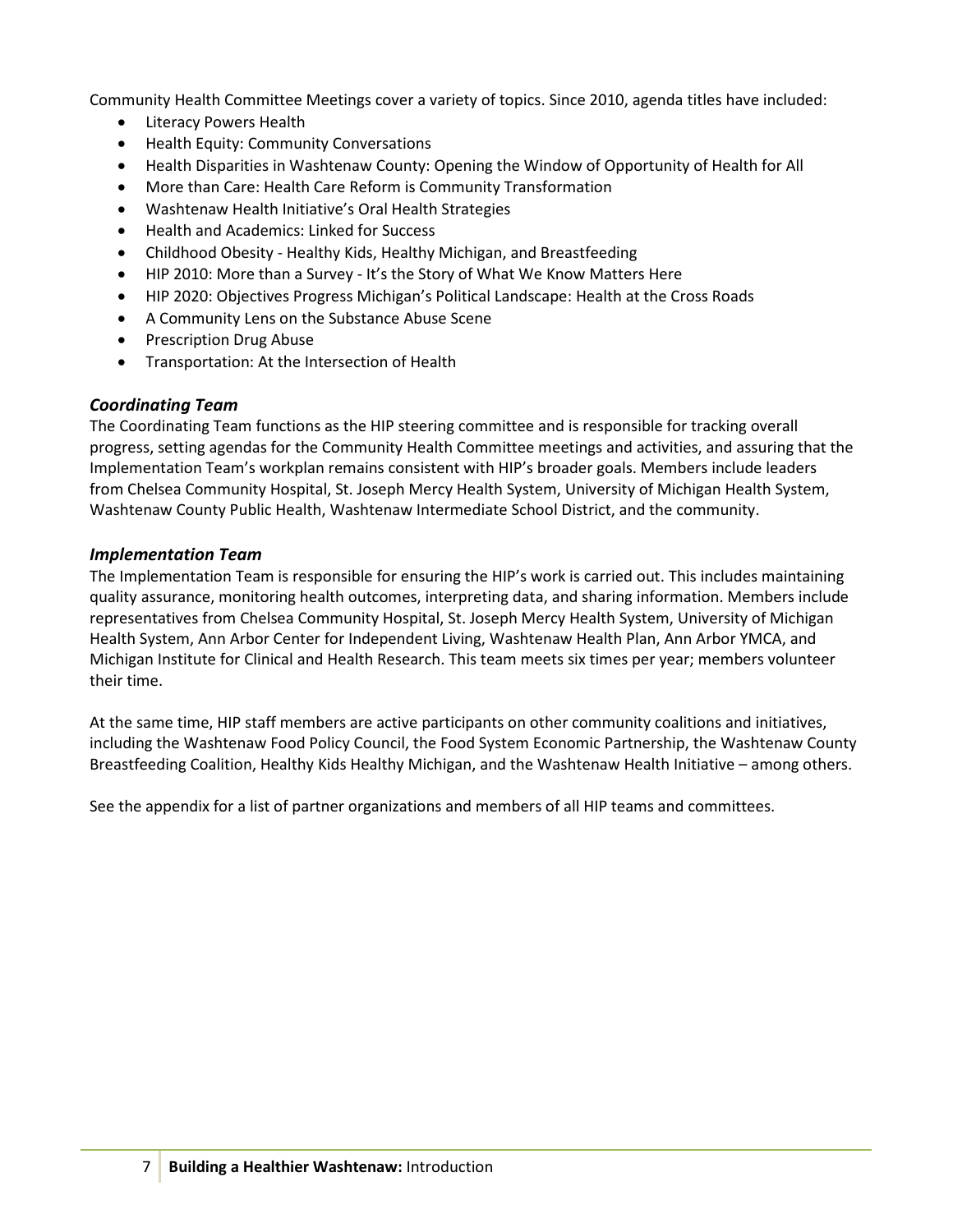## **HIP Goals:**

- **Collect, analyze, and disseminate data on health factors, outcomes, and disparities in Washtenaw County.**
- **Establish long term health objectives and monitor progress.**

### *How does HIP measure health in Washtenaw County?*

The HIP program is responsible for assessing the health of the Washtenaw County population. HIP staff, with guidance from partners described above, collects primary data and multiple sources of secondary data in order to examine causes and rates of death and disease, birth outcomes, access to care, health behaviors, policy, and social and environmental factors. The Health Improvement Plan Survey, or HIP Survey, provides a key primary source of data regarding Washtenaw County residents. After careful consideration of these sources of data, HIP Objectives are written through a collaborative process. These objectives reflect the prioritized health needs and aims for the county.

#### *The HIP Survey*

Since 1995, the HIP Survey is conducted every five years in our community. In both 2005 and 2010, over 2,000 adults in Washtenaw County were interviewed by phone about their health status and health behaviors. In addition, over 600 of the adults reported on the health status of one child in the household. Survey responses are weighted to reflect the demographic characteristics of Washtenaw County. The data are available by region of the county and on the HIP web pages. Most of the questions are based on the Behavioral Risk Factor Survey (BRFS), so local data can be directly compared to state and national data. Many of the survey questions have been asked since 1995, allowing for trends to emerge.

#### Critical Health Issues

The HIP Community Health Committee and Implementation and Coordinating Teams provide oversight for the entire survey process. To facilitate broader community participation, HIP created Critical Health Issue Workgroups. Local content experts (academics, clinicians, policy makers, and community leaders) are able to participate in the survey process as it relates to specific content areas, including:

- Injury
- Mental Health
- Substance Abuse
- Chronic Disease
- Perinatal Health
- Healthy Communities
- Infectious Disease
- Access to Care

#### Survey Administration

The most recent HIP Survey was conducted from January 2010 through January 2011. The survey sample was designed to be a stratified random sample of 1,712 English-speaking, non-institutionalized adults in Washtenaw County. Additionally, we oversampled African Americans, Asian Americans, and the Western region of the county. The completion rate was 41%; the refusal rate was 7%.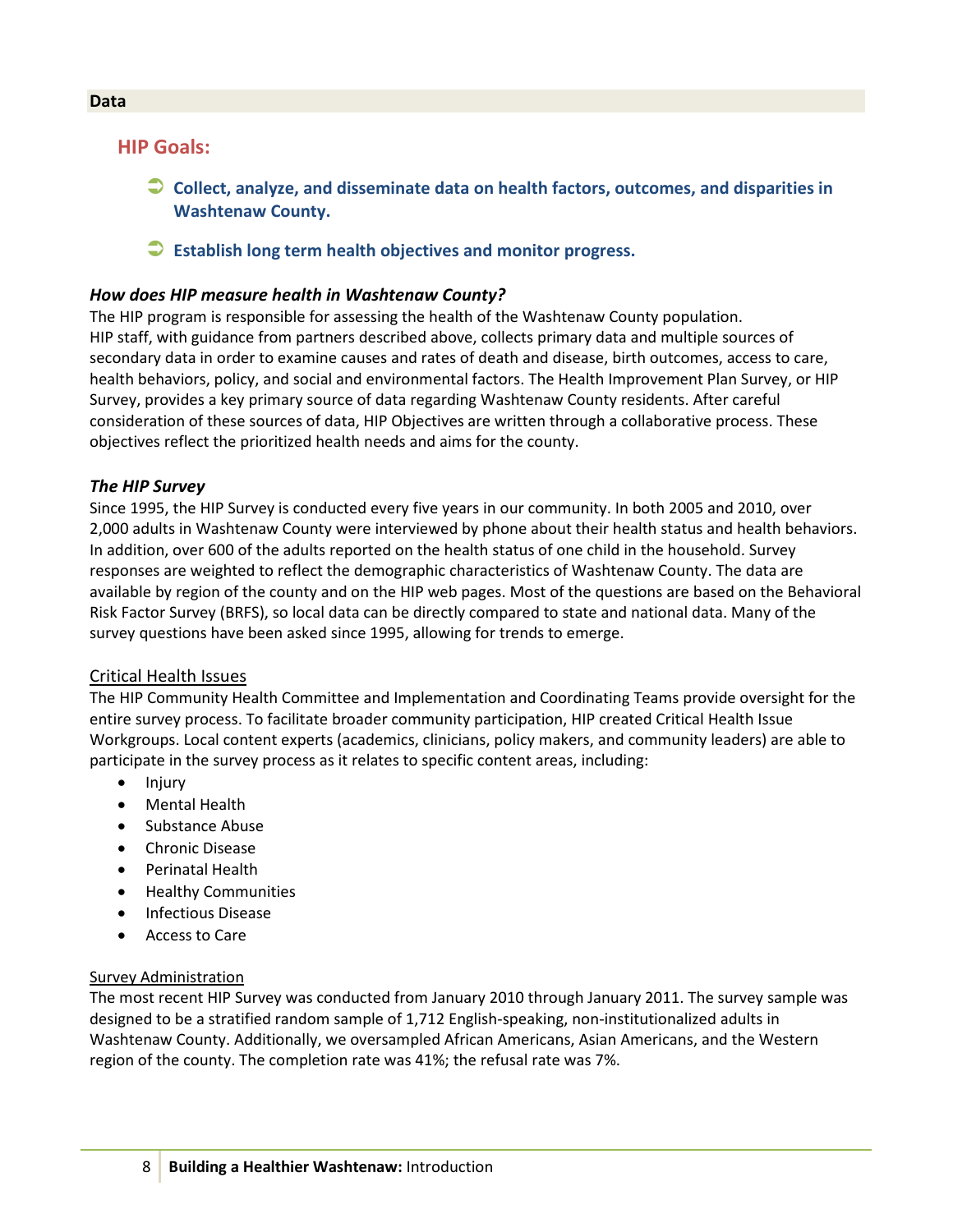### Dissemination

Washtenaw County Public Health oversees the contractor and the details of the methodology, instrument, weighting, and data dissemination. Presentations of 2010 HIP Survey data were provided to the full Community Health Committee and all of the HIP funding partners. These presentations began in the spring of 2011 and continued through winter 2012.

## Limitations

The telephone samples for the HIP Survey are based on landline numbers only. HIP uses the same survey methodology as the state Behavioral Risk Factor Survey (BRFS). Cell phone numbers are not sampled. Many individuals may acquire cell phone coverage from local providers and subsequently move out of the county. And many residents of Washtenaw County may have cell phone numbers from other areas of the country. Although this limitation impacts the state and national BRFS, the limitation in Washtenaw County may be even greater because of the large proportion of students and other populations likely to relocate frequently.

## *Other Sources of Data*

In addition to the HIP Survey, HIP collects other primary data and regularly draws on secondary sources of data. Primary data development includes the SAFE and SOUND Survey and the *Encuesta Buenos Vecinos* or Good Neighbors Survey. SAFE and SOUND is a 1,000 household sample of 12-17 year olds and their parents, which identifies risk and protective factors regarding substance abuse. *Encuesta Buenos Vecinos* is a local Latino Health Survey, currently in progress.

Secondary data sources include:

- Community Commons, Community Health Needs Assessment
- County Health Rankings
- Annie E. Casey Foundation Kids Count Report
- Michigan Department of Community Health birth, death, hospitalization and infectious disease data
- Michigan State Police arrest, offense, and traffic incidence data
- Michigan Department of Agriculture data on grocery stores, restaurants, and food vendors
- Michigan Care Improvement Registry immunization data
- University of Michigan and St. Joseph Mercy Hospital ICD-9 External Code data (admissions for injuries and poisonings)
- US Environmental Protection Agency air, water, and land pollutant information
- Washtenaw County Public Health local infectious disease data
- US Census Decennial Census and American Community Surveys sociodemographic data

## *Health Objectives*

In 1995 and 2005, our HIP staff and partners developed health objectives that reflect health needs evident in the HIP Survey results and other data sources. HIP's objective-setting process uses the same structure as the survey-development process, and the same Critical Health Issue Workgroups are used. To set objectives, local expects and community leaders examined trends, risk groups, related evidence-based interventions, and emerging data. For the year 2020, HIP identified 52 health objectives related to the critical health issues listed above.

Between 2009-2013, HIP staff and partners gave 65 presentations to community groups, organizational leadership, and the community at large related to the HIP Objectives.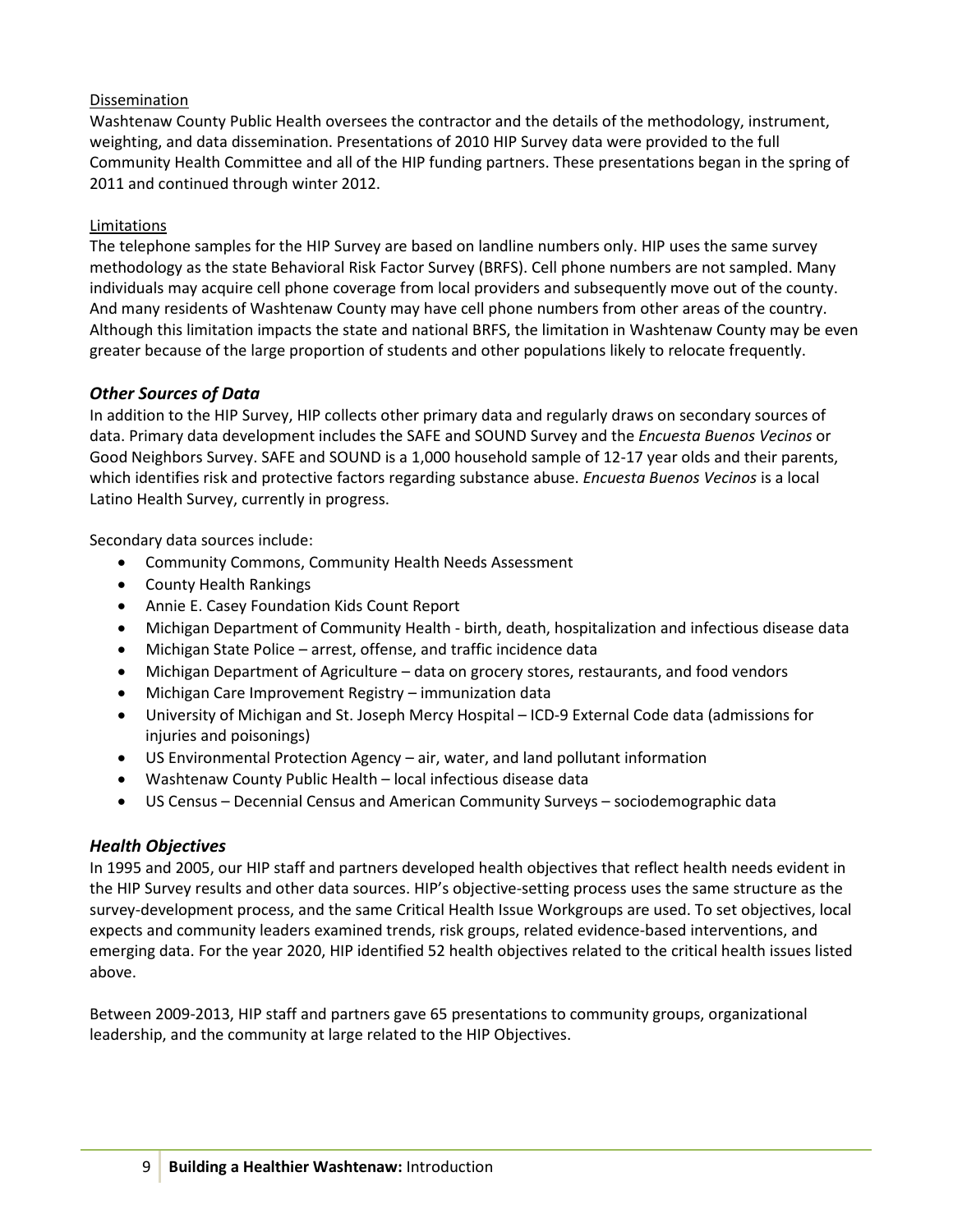#### Progress Reports

Every five years, HIP publishes a Progress Report on the health objectives. The HIP Implementation Team reviews these reports and makes recommendations. In 2012, our HIP Implementation Team recommended numerous changes resulting from obsolete data sources, new national guidelines on clinical interventions, and programmatic changes. See the appendix for our latest Progress Report.

### **Strategies**

## **HIP Goals:**

- **Increase understanding of evidence-based strategies.**
- **Increase understanding of policy and environmental approaches.**
- **Further address social determinants of health, social justice, and health equity.**
- **Develop, implement, and monitor shared countywide health improvement plan.**

HIP has focused on educating partners across the county about evidence-based strategies, especially strategies that are focused on policy and environmental approaches. HIP has done this through presentations and trainings at Community Health Committee meetings, by disseminating resources on our listserv, and through our participation in other community coalitions and initiatives. Evidence-based strategies or interventions are those that have been proven effective, at least to some degree, through outcome evaluation. In other words, such interventions are likely to be effective at changing behavior (or other specific outcomes) if implemented as recommended for a given population. Using such interventions is a more cost effective way of allocating resources and achieving desired outcomes.

Evidence-based interventions that use policy and environmental approaches are prioritized within HIP because of their potential to impact the health more broadly. For example, a policy or environmental change in a school building or district sets the stage for changes that impact all students, staff, and administrators in that building or district.

HIP's focus on addressing social determinants of health, social justice, and health equity is rooted in the knowledge that the social conditions in which people are born, live, and work impact their health tremendously. Individual choices are important, but factors in the social environment influence lifestyle choices and access to health services. By emphasizing the social determinants of health through the HIP partnership, we are better able to identify health disparities, target geographic areas and/or vulnerable populations, and intervene to improve social and economic conditions that will ultimately improve health status.

Over the years, multiple initiatives, programs, coalitions, and surveillance systems have evolved. Some have been sustained, while others filled a specific need more temporarily.

- Washtenaw Asthma Coalition
- Pick up the Pace, Saline! Coalition
- Healthy Communities Steering Committee Chelsea, Manchester, and Dexter
- Coalition for Infant Mortality Reduction
- Building Healthy Communities
- Substance Use Monitoring and Recommendation Team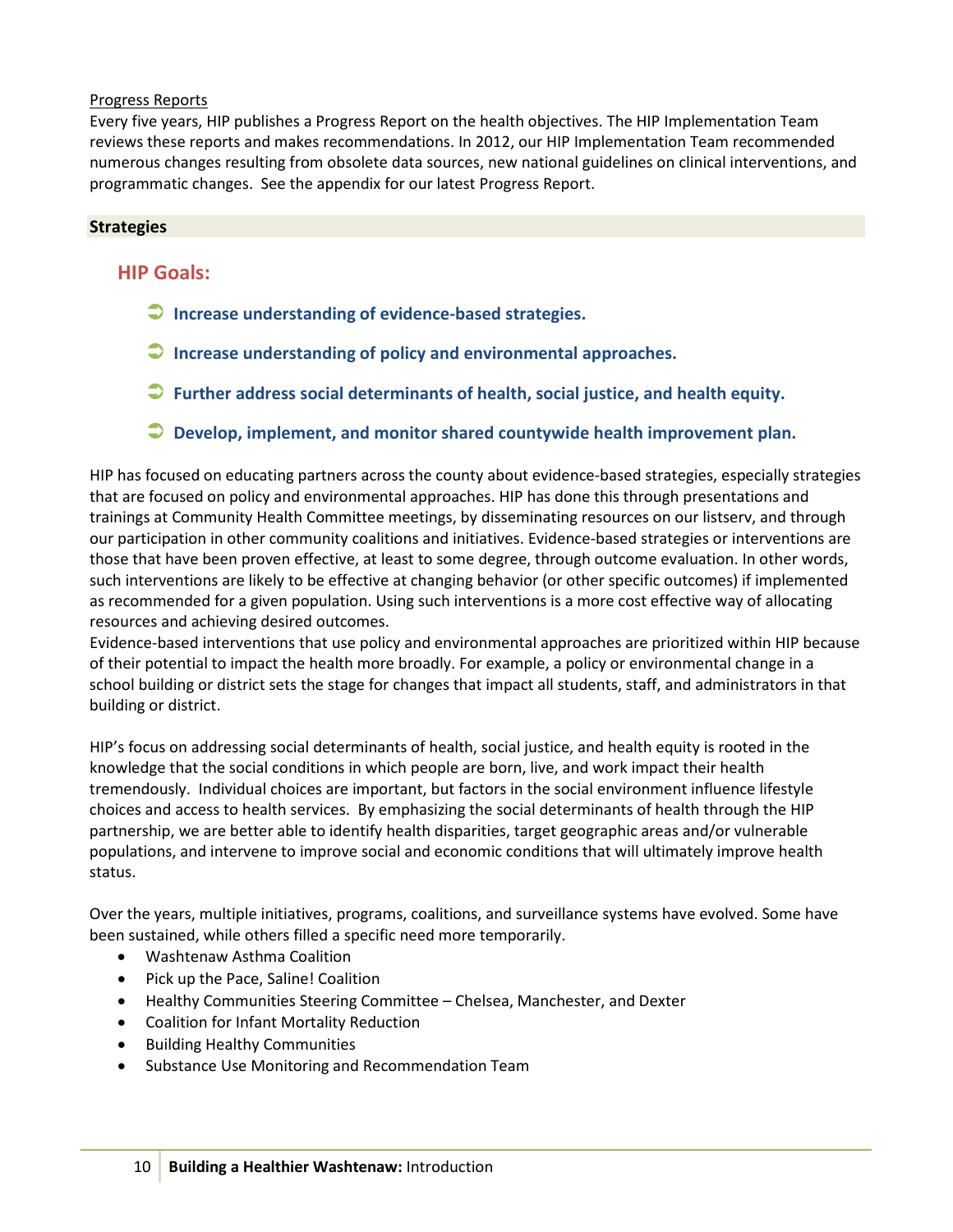HIP's latest strategic goal, "Develop, implement, and monitor shared countywide health improvement plan," was formally adopted in 2013. Our first shared countywide plan is presented in the second major section of this document, the Community Health Improvement Plan. Notably, the three hospital partners developed their initial community health assessment and community health improvement plans in 2011 and 2012. Together, the HIP partnership has worked to identify a set of six strategic priority health issues that are shared among hospitals and Washtenaw County Public Health. These six areas and associated action plans form a solid foundation for the Washtenaw County Community Health Improvement Plan:

- Access to Care
- Obesity
- Mental Health
- Substance Abuse
- Perinatal Health
- Vaccine Preventable Diseases